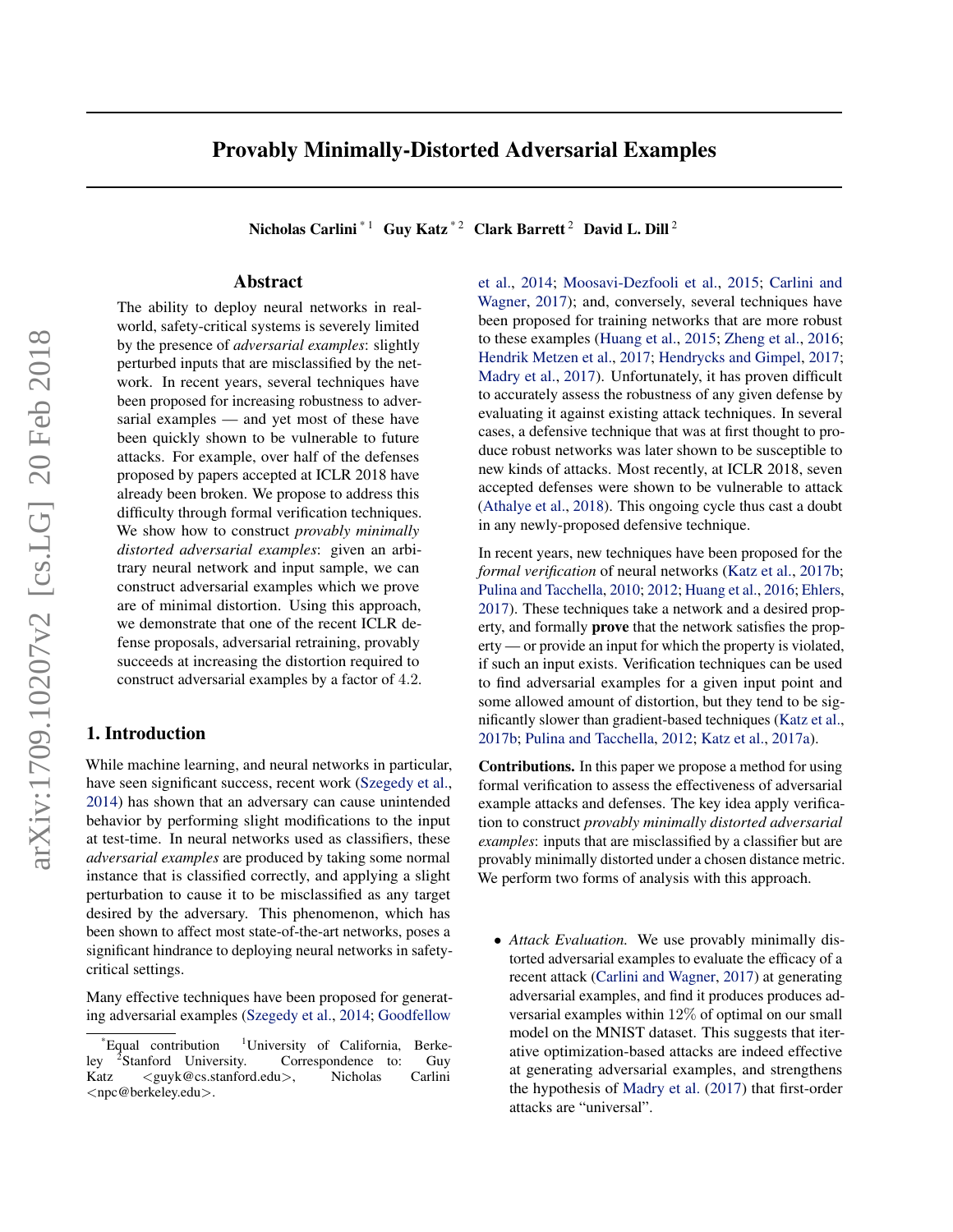<span id="page-1-0"></span>• *Defense Evaluation.* More interestingly, we can also apply this technique to prove properties about defenses. Given an arbitrary defense, we can apply it to a small enough problem amenable to verficiation, and prove properties about that defense in the restricted setting. As a case study, we evaluate the robustness of adversarial training as performed by [Madry et al.](#page-6-0) [\(2017\)](#page-6-0) at defending against adversarial examples on the MNIST dataset. This defense was *emperically* found to be among the strongest submitted to ICLR 2018 [\(Athalye](#page-6-0) [et al.,](#page-6-0) [2018\)](#page-6-0), and in this paper we formally *prove* this defense is effective: it succeeds at increasing robustness to adversarial examples by  $4.2 \times$  on the samples we examine. While this does not gaurantee efficacy at larger scale, it does gaurantee that, at least on small networks, this defense has not just caused current attacks to fail; it has successfully managed to increase the robustness of neural networks against *all* future attacks. To the best of our knowledge, we are the first to apply formal verification to formally prove properties about defenses initially designed with only emperical results.

## 2. Background and Notation

Neural network notation. We regard a neural network as a function  $F(\cdot)$  consisting of multiple layers  $F = F_n \circ F_{n-1} \circ$  $\cdots$   $\circ$   $F_1 \circ F_0$ . In this paper we exclusively study feed-forward neural networks used for classification, and so the final layer  $F_n$  is the softmax activation function. We refer to the output of the second-to-last-layer of the network (the input to  $F_n$ ) as the logits and denote this as  $Z = F_{n-1} \circ \cdots \circ F_1 \circ F_0$ . We define  $\ell_F (x, y)$  to be the cross-entropy loss of the network  $F$  on instance  $x$  with true label  $y$ .

We focus here on networks for classifying greyscale MNIST images. Input images with width  $W$  and height  $H$  are represented as points in the space  $[0, 1]^{W \cdot H}$ .

Adversarial examples. [\(Szegedy et al.,](#page-7-0) [2014\)](#page-7-0) Given an input x, classified originally as target  $t = \arg \max F(x)$ , and a new desired target  $t' \neq t$ , we call  $x'$  a *targeted adversarial example* if arg max $F(x') = t'$  and x' is close to x under some given distance metric.

Exactly which distance metric to use to properly evaluate the "closeness" between  $x$  and  $x'$  is a difficult question [\(Rozsa et al.,](#page-7-0) [2016;](#page-7-0) [Xiao et al.,](#page-7-0) [2018;](#page-7-0) [Zhengli Zhao,](#page-7-0) [2018\)](#page-7-0). However, almost all work in this space has decided on using  $L_p$  distances to measure distortion [\(Szegedy et al.,](#page-7-0) [2014;](#page-7-0) [Goodfellow et al.,](#page-6-0) [2014;](#page-6-0) [Moosavi-Dezfooli et al.,](#page-6-0) [2015;](#page-6-0) [Hen](#page-6-0)[drik Metzen et al.,](#page-6-0) [2017;](#page-6-0) [Carlini and Wagner,](#page-6-0) [2017;](#page-6-0) [Madry](#page-6-0) [et al.,](#page-6-0) [2017\)](#page-6-0), and Every defense at ICLR 2018 argues  $L<sub>n</sub>$ [robustness. We believe that considering more sophisticated](#page-6-0)

distance metrics is an important direction of research, but for consistency with prior work, in this paper we evaluate using the  $L_{\infty}$  and  $L_1$  distance metrics.

Generating adversarial examples. We make use of three popular methods for constructing adversarial examples:

1. The *Fast Gradient Method* (*FGM*) [\(Goodfellow et al.,](#page-6-0) [2014\)](#page-6-0) is a one-step algorithm that takes a single step in the direction of the gradient.

$$
x' = \text{FGM}(x) = \text{clip}_{[0,1]}(x + \epsilon \text{sign}(\nabla \ell_F(x, y)))
$$

where  $\epsilon$  controls the step size taken, and clip ensures that the adversarial example resides in the valid image space from 0 to 1.

2. The *Basic Iterative Method* (*BIM*) [\(Kurakin et al.,](#page-6-0) [2016\)](#page-6-0) (sometimes also called *Projected Gradient Descent* [\(Madry et al.,](#page-6-0) [2017\)](#page-6-0)) can be regarded as an iterative application of the fast gradient method. Initially it lets  $x'_0 = x$  and then uses the update rule

$$
x'_{i+1} = \text{clip}_{[x-\alpha, x+\alpha]}(FGM(x'_i))
$$

Intuitively, in each iteration this attack takes a step of size  $\epsilon$  as per the FGM method, but it iterates this process while keeping each  $x'_i$  within the  $\alpha$ -sized ball of x.

3. The *Carlini and Wagner* (*CW*) [\(Carlini and Wagner,](#page-6-0) [2017\)](#page-6-0) method is an iterative attack that constructs adversarial examples by approximately solving the minimization problem  $\min d(x, x')$  such that  $F(x') = t'$ for the attacker-chosen target t', where  $d(\cdot)$  is an appropriate distance metric. Since the constrained optimization is difficult, instead they choose to solve  $\min d(x, x') + c \cdot g(x')$  where  $g(x')$  is a loss function that encodes how close  $x'$  is to being adversarial. Specifically, they set

$$
g(x') = \max(\max\{Z(x')_i : i \neq t\} - Z(x')_t, 0).
$$

 $Z(\cdot)$ , the logits of the network, are used instead of the softmax output because it was found to provide superior results. Although it was originally constructed to optimize for  $L_2$  distortion, we use it with  $L_1$  and  $L_{\infty}$  distortions in this paper.

Neural network verification. The intended use of deep neural networks as controllers in safety-critical systems [\(Ju](#page-6-0)[lian et al.,](#page-6-0) [2016;](#page-6-0) [Bojarski et al.,](#page-6-0) [2016\)](#page-6-0) has sparked an interest in developing techniques for verifying that they satisfy various properties [\(Pulina and Tacchella,](#page-6-0) [2010;](#page-6-0) [2012;](#page-7-0) [Huang](#page-6-0)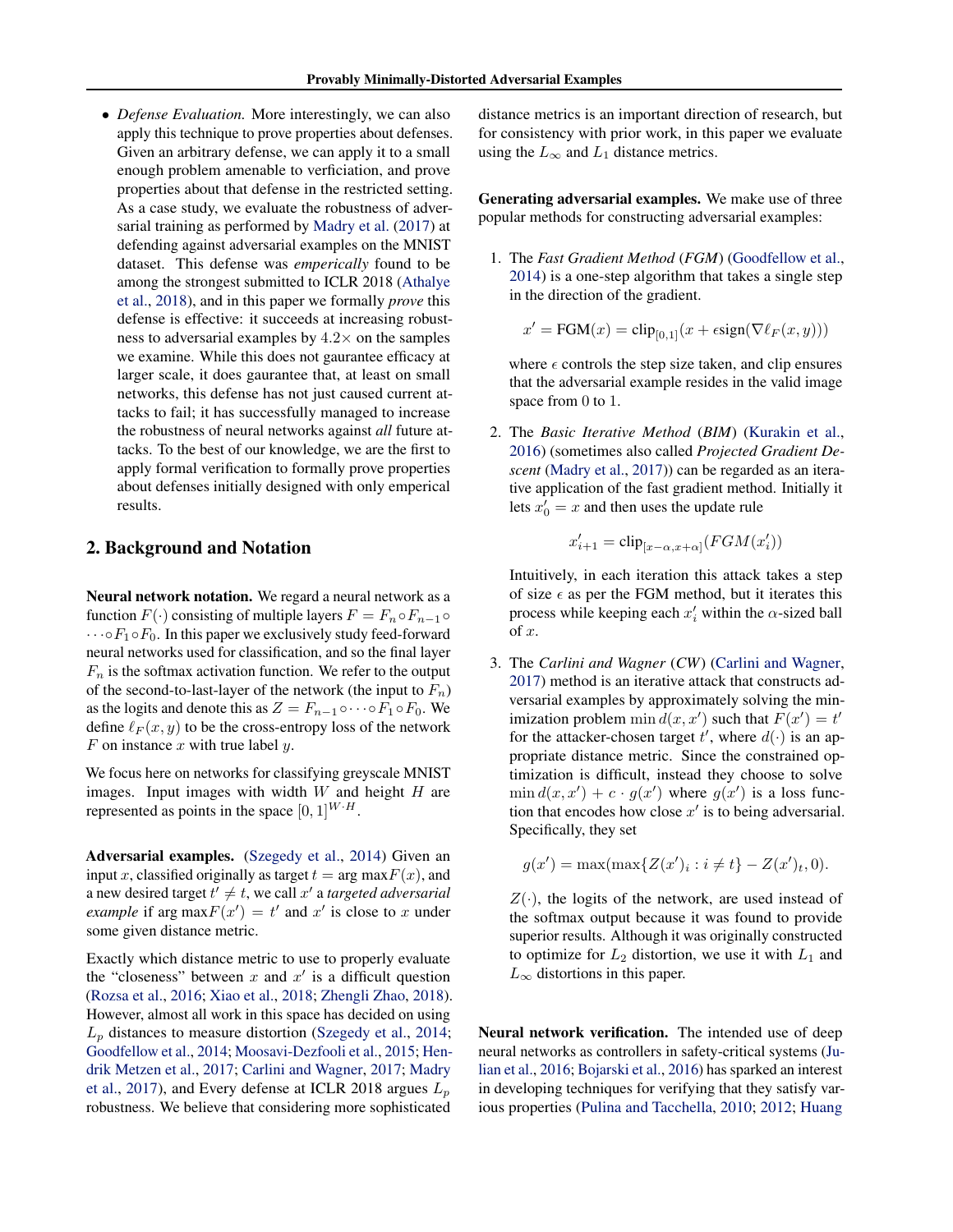<span id="page-2-0"></span>[et al.,](#page-6-0) [2016;](#page-6-0) [Ehlers,](#page-6-0) [2017;](#page-6-0) [Katz et al.,](#page-6-0) [2017b\)](#page-6-0). Here we focus on the recently-proposed Reluplex algorithm [\(Katz](#page-6-0) [et al.,](#page-6-0) [2017b\)](#page-6-0): a simplex-based approach that can effectively tackle networks with piecewise-linear activation functions, such as rectified linear units (ReLUs) or max-pooling layers. Reluplex is known to be sound and complete, and so it is suitable for establishing adversarial examples of provably minimally distortion.

In [\(Katz et al.,](#page-6-0) [2017b\)](#page-6-0) it is shown that Reluplex can be used to determine whether there exists an adversarial example within distance  $\delta$  of some input point x. This is performed by encoding the neural network itself and the constraints regarding  $\delta$  as a set of linear equations and ReLU constraints, and then having Reluplex attempt to prove the property that "there does not exist an input point within distance  $\delta$  of x that is assigned a different label than  $x$ ". Reluplex either responds that the property holds, in which case there is no adversarial example within distance  $\delta$  of x, or it returns a counter-example which constitutes the sought-after adversarial input. By invoking Reluplex iteratively and applying binary search, one can approximate the optimal  $\delta$  (i.e., the largest  $\delta$  for which no adversarial example exists) up to a desired precision [\(Katz et al.,](#page-6-0) [2017b\)](#page-6-0).

The proof-of-concept implementation of Reluplex described in [\(Katz et al.,](#page-6-0) [2017b\)](#page-6-0) supported only networks with the ReLU activation function, and could only handle the  $L_{\infty}$ norm as a distance metric. Here we use a simple encoding that allows us to use it for the  $L_1$  norm as well.

Adversarial training. Adversarial training is perhaps the first proposed defense against adversarial examples [\(Szegedy et al.,](#page-7-0) [2014\)](#page-7-0), and is a conceptually straightforward approach. The defender trains a classifier, generates adversarial examples for that classifier, retrains the classifier using the adversarial examples, and repeats.

Formally, the defender attempts to solve the following formulation

$$
\theta^* = \underset{\theta}{\arg\min} \ \mathbb{E}_{x \in \mathcal{X}} \left[ \max_{\delta \in [-\epsilon, \epsilon]^N} \ell(x + \delta; F_{\theta}) \right]
$$

by approximating the inner minimization step with an existing attack technique.

Recent work has shown [\(Madry et al.,](#page-6-0) [2017\)](#page-6-0) that for networks with sufficient capacity, adversarial training can be an effective defense even against the most powerful attacks today by training against equally powerful attacks.

It is known that if adversarial training is performed using weaker attacks, such as the fast gradient sign method, then it is still possible to construct adversarial examples by using stronger attacks (Tramèr et al., [2018\)](#page-7-0).

It is an open question whether adversarial training using

stronger attacks (such as PGD) will actually increase robustness to all attacks, or whether such training will be effective at preventing only current attacks.

Provable (certified) defenses. Very recent work at ICLR 2018 has begun to construct certified defenses to adversarial examples. These defenses can give a proof of robustness that adversarial examples of distortion at most  $\epsilon$  cause a test loss of at most  $\delta$ . This work is an extremely important direction of research that applies formal verification to the process of constructing provably sound defenses to adversarial examples. However, the major drawback of these approaches is that certified defenses so far can *only* be applied to small networks on small datasets.

In contrast, this work can take an *arbitrary* defense (that can be applied to networks of any size), and formally prove properties about it on a small dataset. If a defense is not effective on a large dataset, it is also likely to be ineffective on the small dataset we study, and we will therefore be able to show it is not effective.

Put differently, our work shares the same key limitation of certified defenses: when scaling to larger datasets, we are no longer able to offer provably gaurantees. However, because the defenses we study scale to larger datasets, even though our proofs of robustness do not, it is still possible to apply these defenses with increased confidence in their security.

# 3. Model Setup

The problem of neural network verification that we consider here is an NP-complete problem [\(Katz et al.,](#page-6-0) [2017b\)](#page-6-0), and despite recent progress only networks with a few hundred nodes can be soundly verified. Thus, in order to evaluate our approach we trained a small network over the MNIST data set. This network is a fully-connected, 3-layer network that achieves a 97% accuracy despite having only 20k weights and consisting of fewer than 100 hidden neurons (24 in each layer). As verification of neural networks becomes more scalable in the future, our approach could become applicable to larger networks and additional data sets.

For verification, we use the proof-of-concept implementation of Reluplex available online [\(Katz et al.,](#page-6-0) [2017c\)](#page-6-0). The only non-linear operator that this implementation was originally designed to support is the ReLU function, but we observe that it can support also max operators using the following encoding:

$$
\max(x, y) = \text{ReLU}(x - y) + y
$$

This fact allows the encoding of max operators using Re-LUs, and consequently to encode max-pooling layers into Reluplex (although we did not experiment with such layers in this paper). Thus, it allows us to extend the results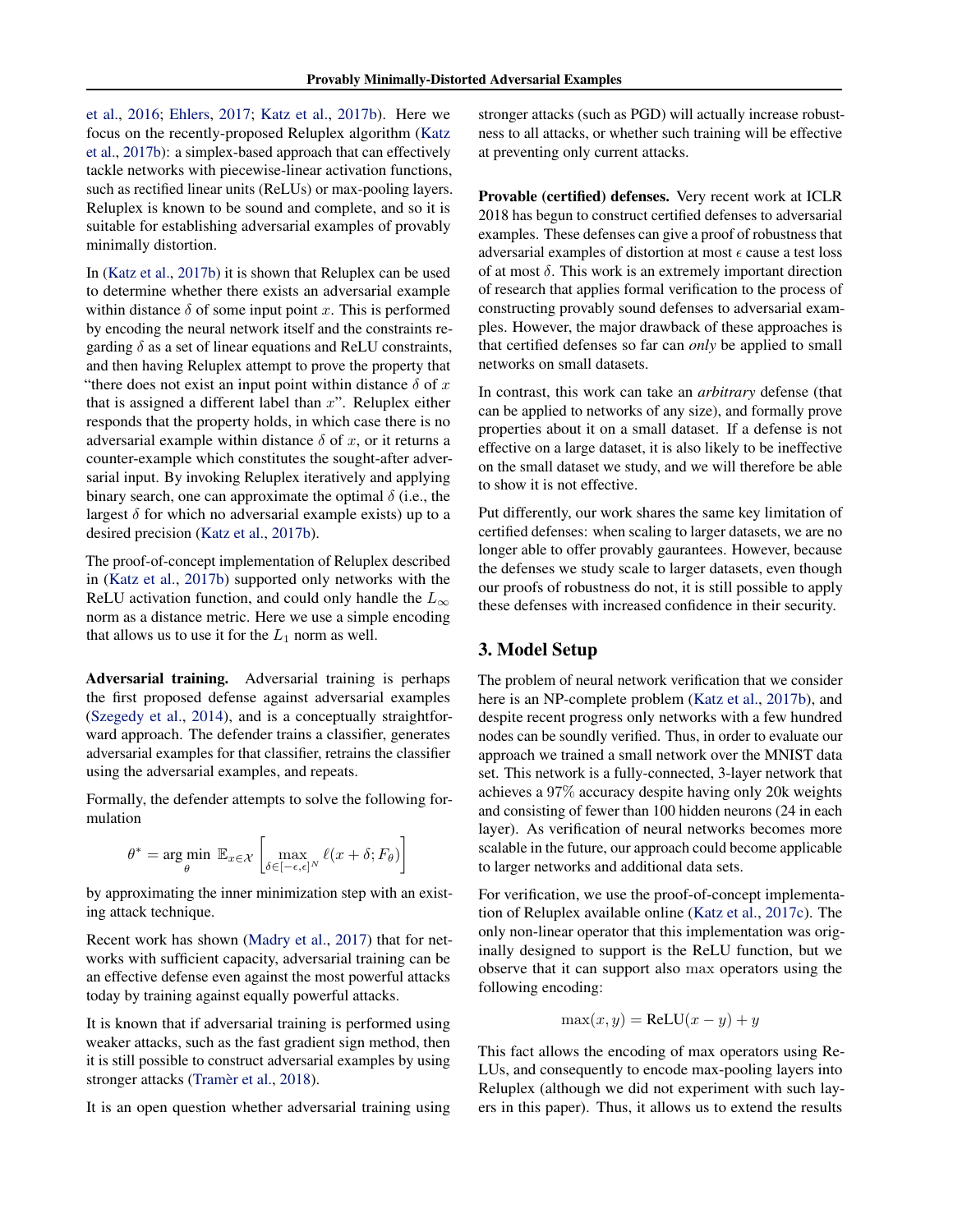Provably Minimally-Distorted Adversarial Examples

<span id="page-3-0"></span>

|                       | Number    | Carlini- | Minimally Distorted        | Percent     |
|-----------------------|-----------|----------|----------------------------|-------------|
|                       | of Points | Wagner   | <b>Adversarial Example</b> | Improvement |
| $N, L_{\infty}$       | 38/90     | 0.042    | 0.038                      | 11.632      |
|                       | 90/90     | 0.063    | 0.061                      | 6.027       |
| $N, L_1$              | 6/90      | 1.94     | 1.731                      | 34.909      |
|                       | 90/90     | 7.551    | 7.492                      | 3.297       |
| $\bar{N}, L_{\infty}$ | 81/90     | 0.211    | 0.193                      | 11.637      |
|                       | 90/90     | 0.219    | 0.203                      | 10.568      |
| $\bar{N}, L_1$        | 64/90     | 6.44     | 6.36                       | 6.285       |
|                       | 90/90     | 8.187    | 8.128                      | 4.486       |

| Table 1. Evaluating our technique on the MNIST dataset |  |  |  |
|--------------------------------------------------------|--|--|--|
|                                                        |  |  |  |

from [\(Katz et al.,](#page-6-0) [2017b\)](#page-6-0) and measure distances with the  $L_1$ norm as well as the  $L_{\infty}$  norm, by encoding absolute values using ReLUs:

$$
|x| = \max(x, -x) = \text{ReLU}(2x) - x
$$

Because the  $L_1$  distance between two points is defined as a sum of absolute values, this encoding allowed us to encode  $L_1$  distances into Reluplex without modifying its code. We point out, however, that an increase in the number of ReLU constraints in the input adversely affects Reluplex's performance. For example, in the case of the MNIST dataset, encoding  $L_1$  distance entails adding a ReLU constraint for each input of the 784 input coordinates. It is thus not surprising that experiments using  $L_1$  typically took longer to finish than those using  $L_{\infty}$ .

Each individual experiment that we conducted included a network F, a distance metric  $d \in \{L_1, L_\infty\}$ , an input point x, a target label  $\ell' \neq F(x)$ , and an initial adversarial input  $x'_{init}$  for which  $F(x'_{init}) = \ell'$ . The goal of the experiment was then to find minimally distorted example  $x_{\ell'}$ , such that  $F(x_{\ell'}) = \ell'$  and  $d(x, x_{\ell'})$  is minimal. As explained in Section [2,](#page-1-0) this is performed by iteratively invoking Reluplex and performing a binary search.

Intuitively,  $\delta_{max}$  indicates the distance to the closest adversarial input currently known, and the provably minimallydistroted input is known to be in the range between  $\delta_{min}$ and  $\delta_{max}$ . Thus,  $\delta_{max}$  is initialized using the distance of the initial adversarial input provided, and  $\delta_{min}$  is initialized to 0. The search procedure iteratively shrinks the range  $\delta_{max} - \delta_{min}$  until it is below a certain threshold (we used  $10^{-3}$  for our experiments). It then returns  $\delta_{max}$  as the distance to the provably minimally distorted adversarial example, and this is guaranteed to be accurate up to the specified precision. The provably minimally distorted input itself is also returned.

For the initial  $x'_{init}$  in our experiments we used an adversarial input found using the CW attack. We note that Reluplex

invocations are computationally expensive, and so it is better to start with  $x'_{init}$  as close as possible to x, in order to reduce the number of required iterations until  $\delta_{max} - \delta_{min}$ is sufficiently small. For the same reason, experiments using the  $L_1$  distance metric were slower than those using  $L_{\infty}$ : the initial distances were typically much larger, which required additional iterations.

#### 4. Evaluation

For evaluation purposes we arbitrarily selected 10 source images with known labels from the MNIST test set. We considered two neural networks — the one described in Section [3,](#page-2-0) denoted  $N$ , and also a version of  $N$  that has been trained with adversarial training as described in [\(Madry](#page-6-0) [et al.,](#page-6-0) [2017\)](#page-6-0), denoted  $N$ . We also considered two distance metrics,  $L_1$  and  $L_{\infty}$ . For every combination of neural network, distance metric and labeled source image  $x$ , we considered each of the 9 other possible labels for  $x$ . For each of these we used the CW attack to produce an initial targeted adversarial example, and then used Reluplex to search for a provably minimally distorted example. The results are given in Table 1.

Each major row of the table corresponds to specific neural network and distance metric (as indicated in the first column), and describes 90 individual experiments (10 inputs, times 9 target labels for each input). The first sub-row within each row considers just those experiments for which Reluplex terminated successfully, whereas the second sub-row considers all 90 examples, including those where Reluplex timed out. Whenever a timeout occurred, we considered the last (smallest)  $\delta_{max}$  that was discovered by the search before it timed out as the algorithm's output. The other columns of the table indicate the average distance to the adversarial examples found by the CW attack, the average distance to the minimally-distorted adversarial examples found by our technique, and the average improvement rate of our technique over the CW attack.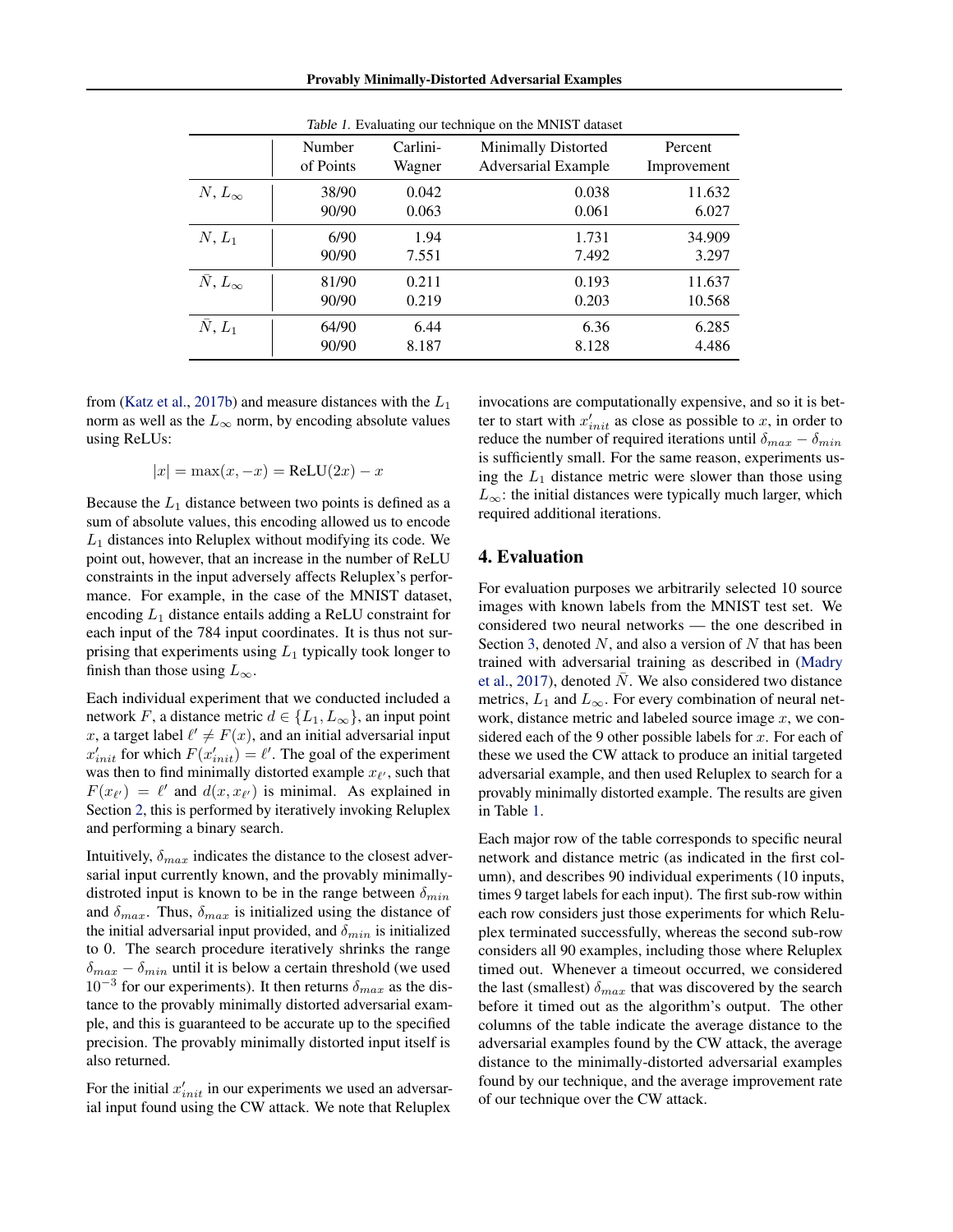Below we analyze the results in order to draw conclusions regarding the CW attack and the defense of [\(Madry et al.,](#page-6-0) [2017\)](#page-6-0). While these results naturally hold only for the networks we used and the inputs we tested, we believe they provide some intuition as to how well the tested attack and defense techniques perform. We intend to make our data publicly available, and we encourage others to (i) evaluate new attack techniques using the minimally-distorted examples we have already discovered, and on additional ones; and (ii) to use this approach for evaluating new defensive techniques.

#### 4.1. Evaluating Attacks

Iterative attacks produce near-optimal adversarial examples. As is shown by Table [1,](#page-3-0) the adversarial examples produced by the CW attack are on average within 11.6% of the minimally-distorted example when using the  $L_{\infty}$  norm, and within 6.2% of the minimally-distorted example when using  $L_1$  (we consider here just the terminated experiments, and ignore the  $N, L_1$  category where too few experiments terminated to draw a meaningful conclusion). In particular, iterative attacks perform substantially better than single-step methods, such as the fast gradient method. This is an expected result and is not surprising: the fast gradient method was designed to show the linearity of neural networks, not to produce high-quality adversarial examples.

This result supports the hypothesis of [Madry et al.](#page-6-0) [\(2017\)](#page-6-0) who argue first-order attacks (i.e., gradient-based methods) are "universal". Further, this therefore justifies using firstorder methods as the basis of adversarial training; at least on the datasets we consider.

There is still room for improving iterative attacks. Even on this very small and simple neural network, we observed that in many instances the ground-truth adversarial example has a 30% or 40% lower distortion rate than the best iterative adversarial example. The cause for this is simple: gradient descent only finds a local minimum, not a global minimum.

We have found that if we take a small step from the original image *in the direction of the minimally-distorted adversarial example*, then gradient descent will converge to the minimally-distorted adversarial example. Taking random steps and then performing gradient descent does not help significantly.

Suboptimal results are correlated. We have found that when the iterative attack performs suboptimally compared to the minimally-distorteds example for one target label, it will often perform poorly for many other target labels as well. These instances are not always of larger absolute distortion, but a larger relative gap on one instance often

indicates that the relative gap will be larger for other targets. For instance, on the adversarially trained network attacked under  $L_{\infty}$  distance, the ground-truth adversarial examples for the digit 9 were from  $21\%$  to  $47\%$  better than the iterative attack results.



(a) Adversarial Examples generated on a neural network using Reluplex.



(b) Adversarial Examples generated on a neural network using [Carlini and Wagner](#page-6-0) [\(2017\)](#page-6-0).

When we examined the most extreme cases in which this phenomenon was observed, we found that, similarly to the case described above, the large gap was caused by gradient descent initially leading *away* from the minimally-distorted example for most targets, resulting in the discovery of an inferior, local minimum.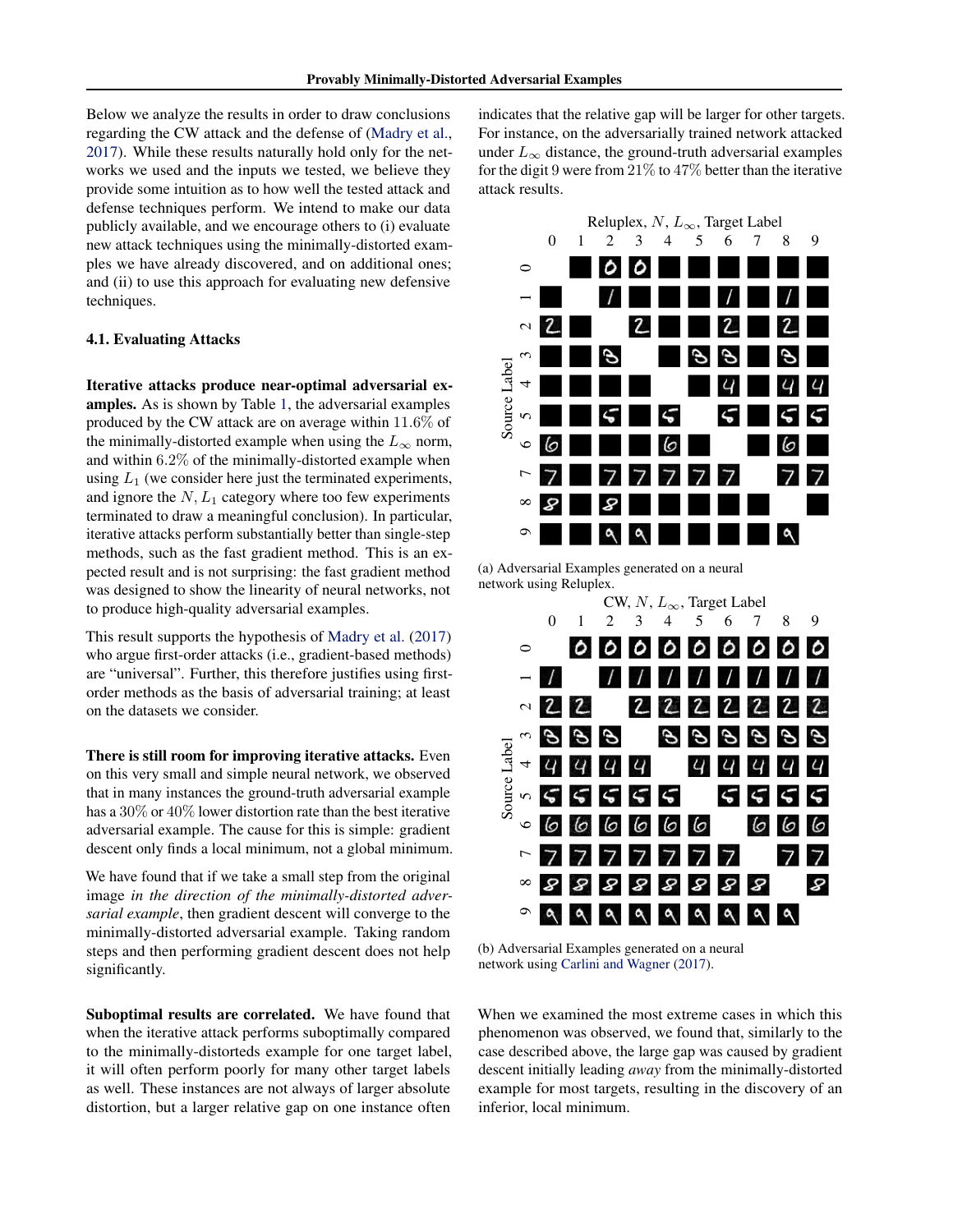|                            | Number<br>of Points | CW <sub></sub> | Minimally<br>Distorted | Percent<br>Improvement |
|----------------------------|---------------------|----------------|------------------------|------------------------|
| $N\llcorner L_\infty$      | 35/35               | 0.042          | 0.039                  | 12.319                 |
| $\overline{N}, L_{\infty}$ | 35/35               | 0.18           | 0.165                  | 11.153                 |

Table 2. Comparing the 35 instances on which Reluplex terminated for both  $N, L_{\infty}$  and  $\bar{N}, L_{\infty}$ .

#### 4.2. Evaluating Defenses

For the purpose of evaluating the defensive technique of [\(Madry et al.,](#page-6-0) [2017\)](#page-6-0), we compared the  $N, L_{\infty}$  and  $\bar{N}, L_{\infty}$ experiments (the  $L_1$  experiments were disregarded because of the small number of experiments that terminated for the  $N, L_1$  case). Specifically, we compared the  $N, L_\infty$  and  $N, L_{\infty}$  experiments on the subset of 35 instances that terminated for both experiments. The results appear in Table 2.

The defense of [Madry et al.](#page-6-0) [\(2017\)](#page-6-0) is effective. Our evaluation suggests that adversarial retraining is indeed effective: it improves the distance to the minimally distorted adversarial examples by an average of 423% (from an average of 0.039 to an average of 0.165) on our small network.

Another interesting observation is that while adversarial retraining improves the overall situation, we found several points in which it actually made things worse  $-$  i.e., the minimally distorted adversarial examples for the hardened network were smaller than that of the original network. This behavior was observed for 7 out of the 35 aforementioned experiments, with the average percent of degradation being 12.8%. This seems to highlight the necessity of evaluating the effectiveness of a defensive technique, and the robustness of a network in general, over a large dataset of points. The question of how to pick a "good" set of points that would adequately represent the behavior of the network remains open.

Training on iterative attacks does not overfit. Overfitting is a an issue that is often encountered when performing adversarial training. By this we mean that a defense may overfit to the type of attack used during training. When this occurs, the hardened network will have high accuracy against the one attack used during training, but give low accuracy on other attacks. We have found no evidence of overfitting when performing the adversarial training of [\(Madry](#page-6-0) [et al.,](#page-6-0) [2017\)](#page-6-0): the minimally distorted adversarial examples improve on the CW attack by 12% on both the hardened and untrained networks.



(a) Adversarial Examples generated on [Madry et al.](#page-6-0) [\(2017\)](#page-6-0) using [Carlini and Wagner](#page-6-0) [\(2017\)](#page-6-0).



(b) Adversarial Examples generated on [Madry et al.](#page-6-0) [\(2017\)](#page-6-0) using [Carlini and Wagner](#page-6-0) [\(2017\)](#page-6-0).

It is easier to formally analyze [Madry et al.](#page-6-0) [\(2017\)](#page-6-0). For both the  $L_{\infty}$  and  $L_1$  distance metrics, it seems significantly easier to analyze the robustness of the adversarially trained network: when using  $L_{\infty}$ , Reluplex terminated on 81 of the 90 instances on the adversarially trained network, versus 38 on the standard network; and for  $L_1$ , the termination rate was 64 for the hardened network compared to just 6 on the standard network. We are still looking into the reason for this behavior. Naively, one might assume that because the initial adversarial examples  $x'_{init}$  provided to Reluplex have larger distance for the hardened network, that these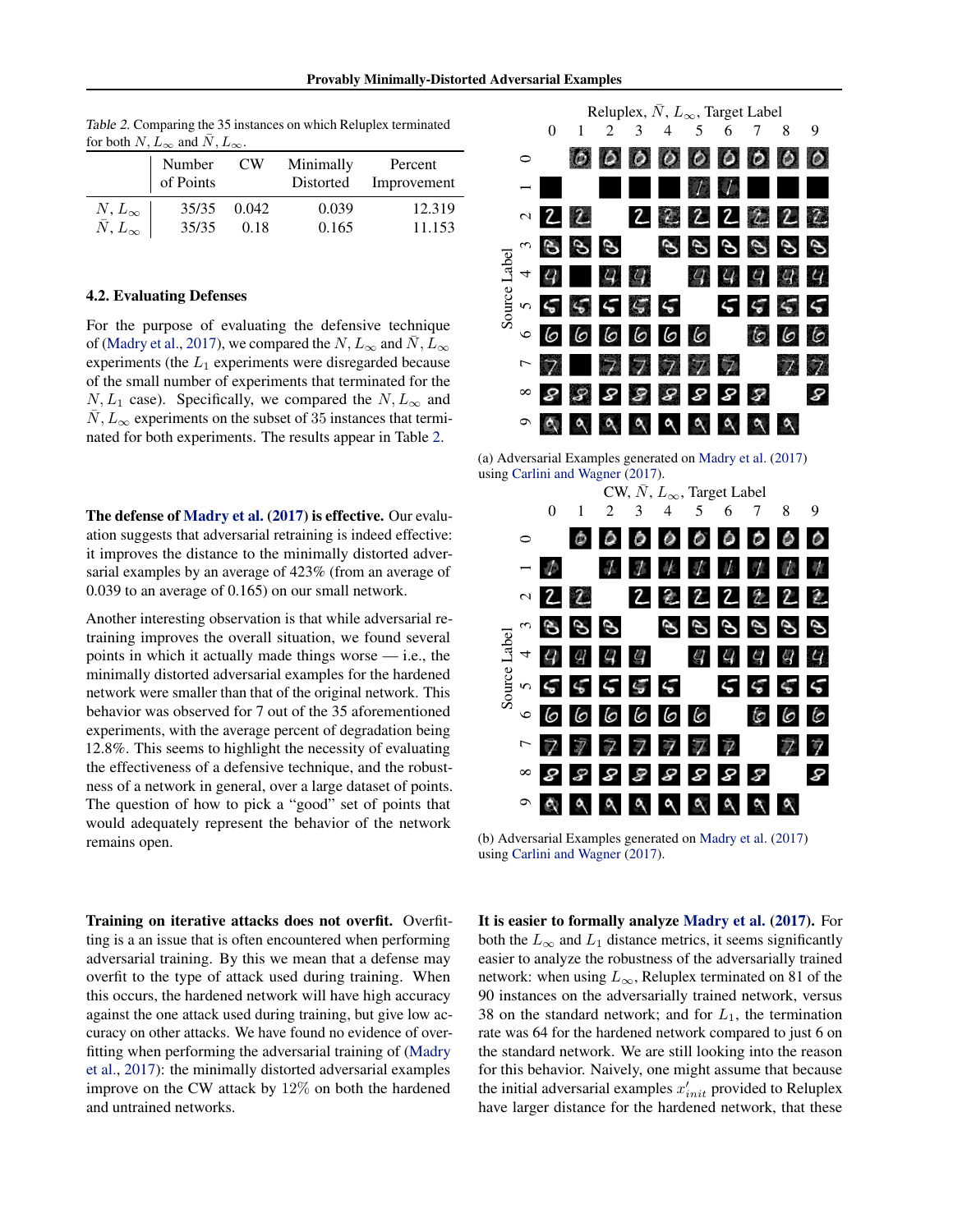<span id="page-6-0"></span>experiments will take longer to converge — but we were seeing an opposite behavior.

One possible explanation could be that the adversarially trained network makes less use of the nonlinear ReLU units, and is therefore more amenable to analysis with Reluplex. We empirically verify that this is not the case. For a given instance, we track, for each ReLU unit in the network, whether it is in the saturated zero region, or the linear  $x = y$  region. We then compute the nonlinearity of the network as the number of units that change from the saturated region to the linear region, or vice versa, when going from the given input to the discovered adversarial example. We find that there is no statistically significant difference between the nonlinearity of the two networks.

# 5. Conclusion

Neural networks hold great potential to be used in safetycritical systems, but their susceptibility to adversarial examples poses a significant hindrance. While defenses can be argued secure against existing attacks, it is difficult to assess vulnerability to future attacks. The burgeoning field of neural network verification can mitigate this problem, by allowing us to obtain an absolute measurement of the usefulness of a defense, regardless of the attack to be used against it.

In this paper, we introduce provably minimally distorted adversarial examples and show how to construct them with formal verification approaches. We evaluate one recent attack (Carlini and Wagner, 2017) and find it often produces adversarial examples whose distance is within 6.6% to 13% of optimal, and one defense (Madry et al., 2017), and find that it increases distortion to the nearest adversarial example by an average of 423% on the MNIST dataset for our tested networks. To the best of our knowledge, this is the first proof of robustness increase for a defense that was not designed to be proven secure.

Currently available verification tools afford limited scalability, which means experiments can only be conducted on small networks. However, as better verification techniques are developed, this limitation is expected to be lifted. Orthogonally, when preparing to use a neural network in a safety-critical setting, users may choose to design their networks as to make them particularly amenable to verification techniques — e.g., by using specific activation functions or network topologies — so that strong guarantees about their correctness and robustness may be obtained.

#### References

A. Athalye, N. Carlini, and D. Wagner. Obfuscated gradients give a false sense of security: Circumventing defenses to adversarial examples. *arXiv preprint arXiv:1802.00420*, 2018.

- M. Bojarski, D. Del Testa, D. Dworakowski, B. Firner, B. Flepp, P. Goyal, L. Jackel, M. Monfort, U. Muller, J. Zhang, X. Zhang, J. Zhao, and K. Zieba. End to end learning for self-driving cars, 2016. Technical Report. [http://arxiv.org/abs/1604.](http://arxiv.org/abs/1604.07316) [07316](http://arxiv.org/abs/1604.07316).
- N. Carlini and D. Wagner. Towards evaluating the robustness of neural networks. *IEEE Symposium on Security and Privacy*, 2017.
- R. Ehlers. Formal verification of piece-wise linear feed-forward neural networks. In *Proc. 15th Int. Symp. on Automated Technology for Verification and Analysis (ATVA)*, 2017.
- I. J. Goodfellow, J. Shlens, and C. Szegedy. Explaining and harnessing adversarial examples. *arXiv preprint arXiv:1412.6572*, 2014.
- J. Hendrik Metzen, T. Genewein, V. Fischer, and B. Bischoff. On detecting adversarial perturbations. In *International Conference on Learning Representations*, 2017. arXiv preprint arXiv:1702.04267.
- D. Hendrycks and K. Gimpel. Early methods for detecting adversarial images. In *International Conference on Learning Representations (Workshop Track)*, 2017.
- R. Huang, B. Xu, D. Schuurmans, and C. Szepesvári. Learning with a strong adversary. *CoRR, abs/1511.03034*, 2015.
- X. Huang, M. Kwiatkowska, S. Wang, and M. Wu. Safety verification of deep neural networks, 2016. Technical Report. <http://arxiv.org/abs/1610.06940>.
- K. Julian, J. Lopez, J. Brush, M. Owen, and M. Kochenderfer. Policy compression for aircraft collision avoidance systems. In *Proc. 35th Digital Avionics Systems Conf. (DASC)*, pages 1–10, 2016.
- G. Katz, C. Barrett, D. Dill, K. Julian, and M. Kochenderfer. Towards Proving the Adversarial Robustness of Deep Neural Networks. In *Proc. 1st. Workshop on Formal Verification of Autonomous Vehicles (FVAV)*, pages 19–26, 2017a.
- G. Katz, C. Barrett, D. Dill, K. Julian, and M. Kochenderfer. Reluplex: An efficient SMT solver for verifying deep neural networks. In *Proc. 29th Int. Conf. on Computer Aided Verification (CAV)*, pages 97–117, 2017b.
- G. Katz, C. Barrett, D. Dill, K. Julian, and M. Kochenderfer. Reluplex, 2017c. [https://github.com/guykatzz/](https://github.com/guykatzz/ReluplexCav2017) [ReluplexCav2017](https://github.com/guykatzz/ReluplexCav2017).
- A. Kurakin, I. Goodfellow, and S. Bengio. Adversarial examples in the physical world. In *International Conference on Learning Representations (Workshop Track)*, 2016.
- A. Madry, A. Makelov, L. Schmidt, D. Tsipras, and A. Vladu. Towards deep learning models resistant to adversarial attacks. *arXiv preprint arXiv:1706.06083*, 2017.
- S.-M. Moosavi-Dezfooli, A. Fawzi, and P. Frossard. Deepfool: a simple and accurate method to fool deep neural networks. *arXiv preprint arXiv:1511.04599*, 2015.
- L. Pulina and A. Tacchella. An abstraction-refinement approach to verification of artificial neural networks. In *Proc. 22nd Int. Conf. on Computer Aided Verification (CAV)*, pages 243–257, 2010.